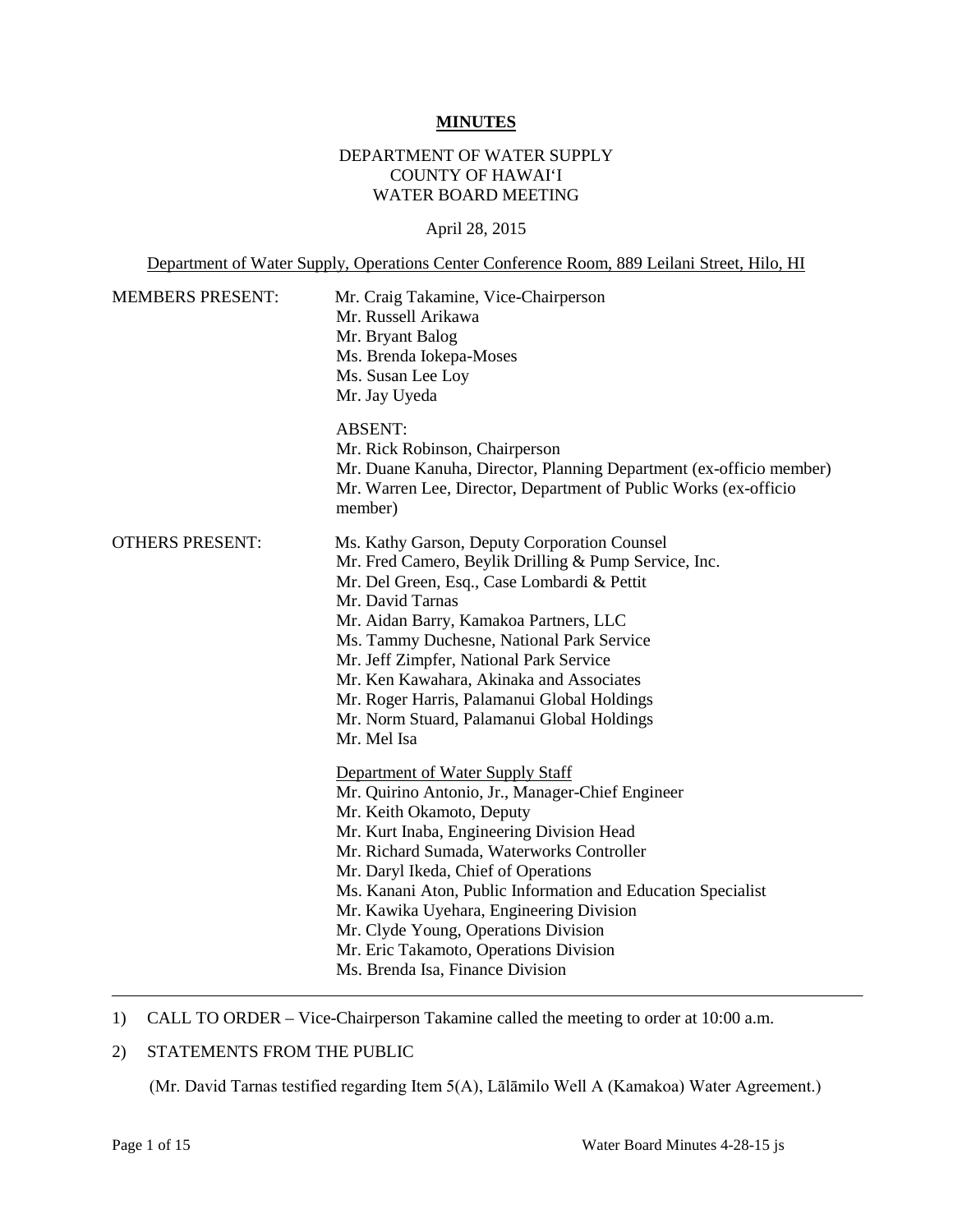#### *(The following testimony is verbatim.)*

 MR. TARNAS: Thank you, Vice-Chair Takamine, members of the Board. My name is South Kohala…the Lālāmilo Well. And I'm speaking in support of it because I do believe it's a really help to address what we have…is a low inventory on residential properties in South Kohala. I speak in support, from my years of experience in South Kohala as a community leader, a former where we were trying to deal with this issue of how to develop water in South Kohala. A key great example of that. And one other piece of my background, which I think was relevant, is that I my experience, I would say that this is a great example of how to move forward, developing water David Tarnas. I'm a homeowner in Kamuela…and I'm speaking in support of your first Item under win-win agreement between the Department and the home developer. And I'm speaking of this with... It's consistent with the South Kohala CDP...Community Development Plan, and it would State Representative from the area, co-convener of the Waimea Water Roundtable back in the 90's, strategy coming out of the Waimea Water Roundtable was public/private partnerships, and this is a helped to facilitate the Strategic Plan for the Board of Water Supply, back when you had the Chair, Sandra Scarr, who was running it, with former Manager…that we were, you know, Milton Pavao was very involved with this Strategic Planning work that I facilitated… And one of the key findings of that Strategic Plan was that the only way we were going to be developing in many districts, including South Kohala, was through public/private partnerships. So with those two references in in South Kohala, where we really need it. So I encourage you to support it. Thank you for listening. Aloha.

3) APPROVAL OF MINUTES

 The Vice-Chairperson entertained a Motion to approve the Minutes of the March 24, 2015, Water Board meeting.

ACTION: Ms. Lee Loy moved to approve; seconded by Mr. Arikawa; and carried unanimously by voice vote.

4) APPROVAL OF ADDENDUM AND/OR SUPPLEMENTAL AGENDA

None.

# 5) SOUTH KOHALA:

# A. **LĀLĀMILO WELL A (KAMAKOA) WATER AGREEMENT:**

 water needs for their proposed development. The agreement specifically calls for upsizing the The developer, Kamakoa Partners, LLC (Kamakoa) is proposing to enter into a development agreement to upsize an existing well in the DWS Lālāmilo water system to provide the potable existing Lālāmilo Well A pump, motor and related facilities from 700 gallons per minute (GPM), to 1,000 GPM, making it comparable in size to Lālāmilo Wells B, C, and D.

The Manager-Chief Engineer recommended that the Water Board approve the Water Agreement between Kamakoa Partners, LLC and the Water Board of the County of Hawai'i, subject to the procurement process, and that either the Chairperson or Vice-Chairperson be authorized to execute the documents subject to review as to form and legality by Corporation Counsel.

MOTION: Ms. Lee Loy moved to approve; seconded by Mr. Arikawa.

 DWS and the developer. He said that the increase in capacity of the well will be roughly 400,000 gallons per day (gpd), but the developer is not looking for an allocation of 100 percent of that The Manager-Chief Engineer said that the Agreement will help all parties: the Water Board,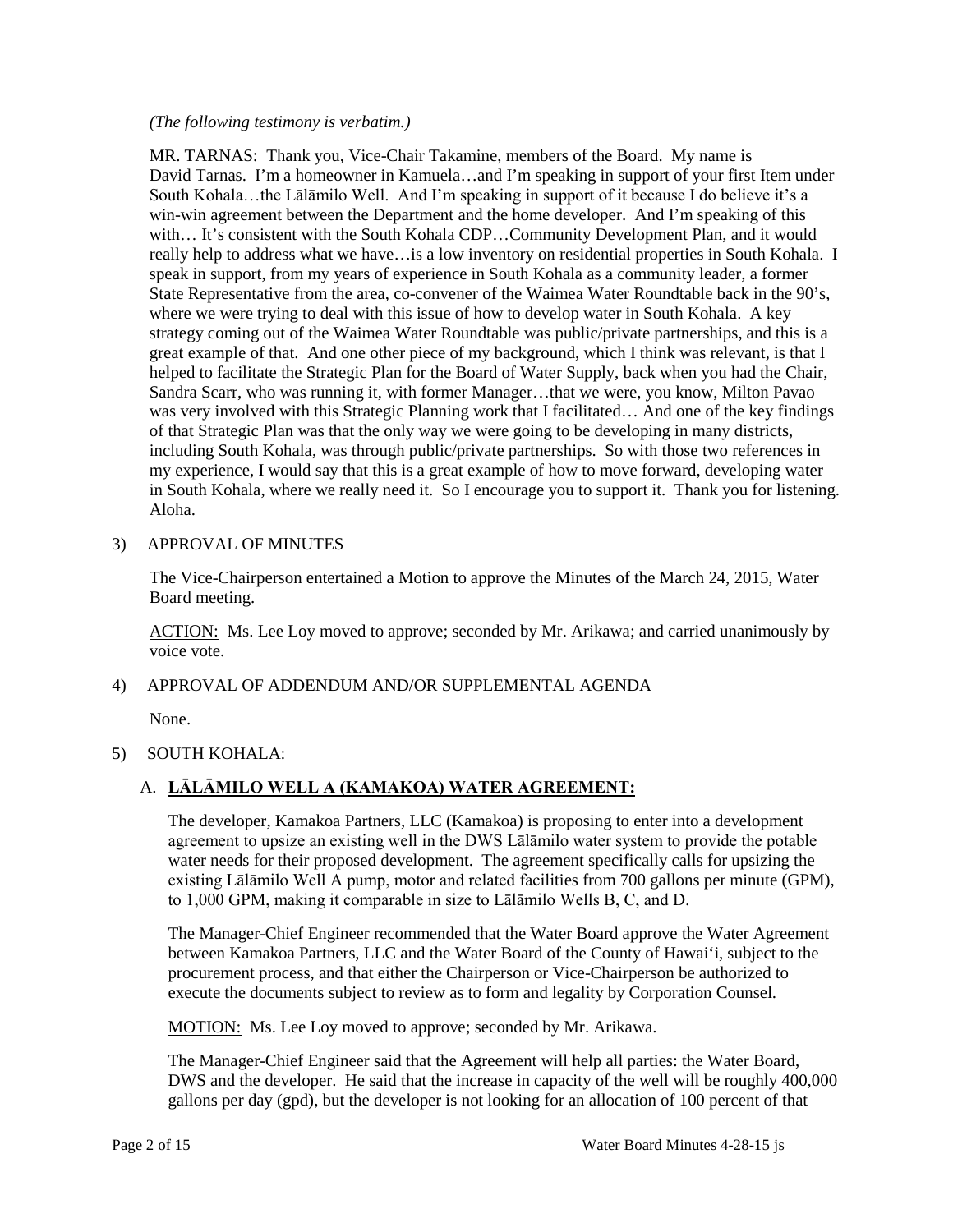overage. Instead, the developer is looking at 50 percent of that overage, and the rest will come to the Department. That 50-50 split is a good number, he said.

 Mr. Ken Kawahara of Akinaka & Associates introduced Mr. Aidan Barry of Kamakoa Partners, LLC, and Mr. Del Green of Case, Lombardi & Pettit. He echoed the Manager-Chief Engineer's belief that this project will be beneficial to all concerned, including the community. Mr. Kawahara noted that the Agreement stipulates that DWS will receive upgraded and new equipment, to replace equipment that is upwards of 30 years old. DWS will also get additional capacity, with the increase in the pump size. In return, Kamakoa Partners will receive a 50 percent share of the water units, and DWS will get 50 percent, he said.

Mr. Arikawa asked about Kamakoa Partners, LLC.

Mr. Kawahara said that Kamakoa Partners is the land owner.

 for the acquisition of the property immediately adjacent to the site in question today. The parent company, The True Life Companies (TTLC), is based in the Bay area of California. TTLC forms a single-entity purpose, involved with this property immediately adjacent to the project site. TTLC was founded around a decade ago, he said. TTLC was founded around a decade ago, he said. Mr. Aidan Barry of Kamakoa Partners explained that his company is an entity that was formed LLC's on each of the acquisitions that it is involved with. Therefore, Kamakoa Partners, LLC, is

Mr. Arikawa asked if the company has any other projects in Hawai'i.

 working very closely with Messrs. Kawahara and Green, as a commitment in the spirit of how the company does business: a transparency and a desire to establish the best local team in any of its way his company does business, by working with the best team to come up with a win-win situation. Mr. Barry said that he believes that this Agreement is a very good example of how a Mr. Barry said no, this is the only project in Hawai'i at this point. He explained that the company is in six different markets in the western United States; it is a land developer. In this specific case, the company is very familiar with the background of this property. The company is endeavors. The process that his team followed with DWS staff and Corporation Counsel is the public/private partnership can benefit both sides of the aisle.

Ms. Lee Loy asked what Kamakoa Partners' long-range development plans were for the water units.

Mr. Barry said they were to be residential.

 Ms. Lee Loy recalled that Mr. Tarnas earlier talked about filling a void as far as housing in the area; she was curious as to what Kamakoa's long-range plans were.

 entitlement there that his company let lapse, because the company felt that the process that was followed to attain that entitlement was not as transparent as his company wished. He said that there are many concerns within the local community regarding the future of this property. engagement-based process of outreach. This will be a residential development, he said. Mr. Barry said his company had acquired the property two years ago. There was an existing Kamakoa sees it as a residential development; Kamakoa plans to adhere to a very community

Ms. Lee Loy asked about the density.

Mr. Barry said it would be premature to give much detail regarding the units; he gave a ballpark figure of approximately 160 residential lots on this site.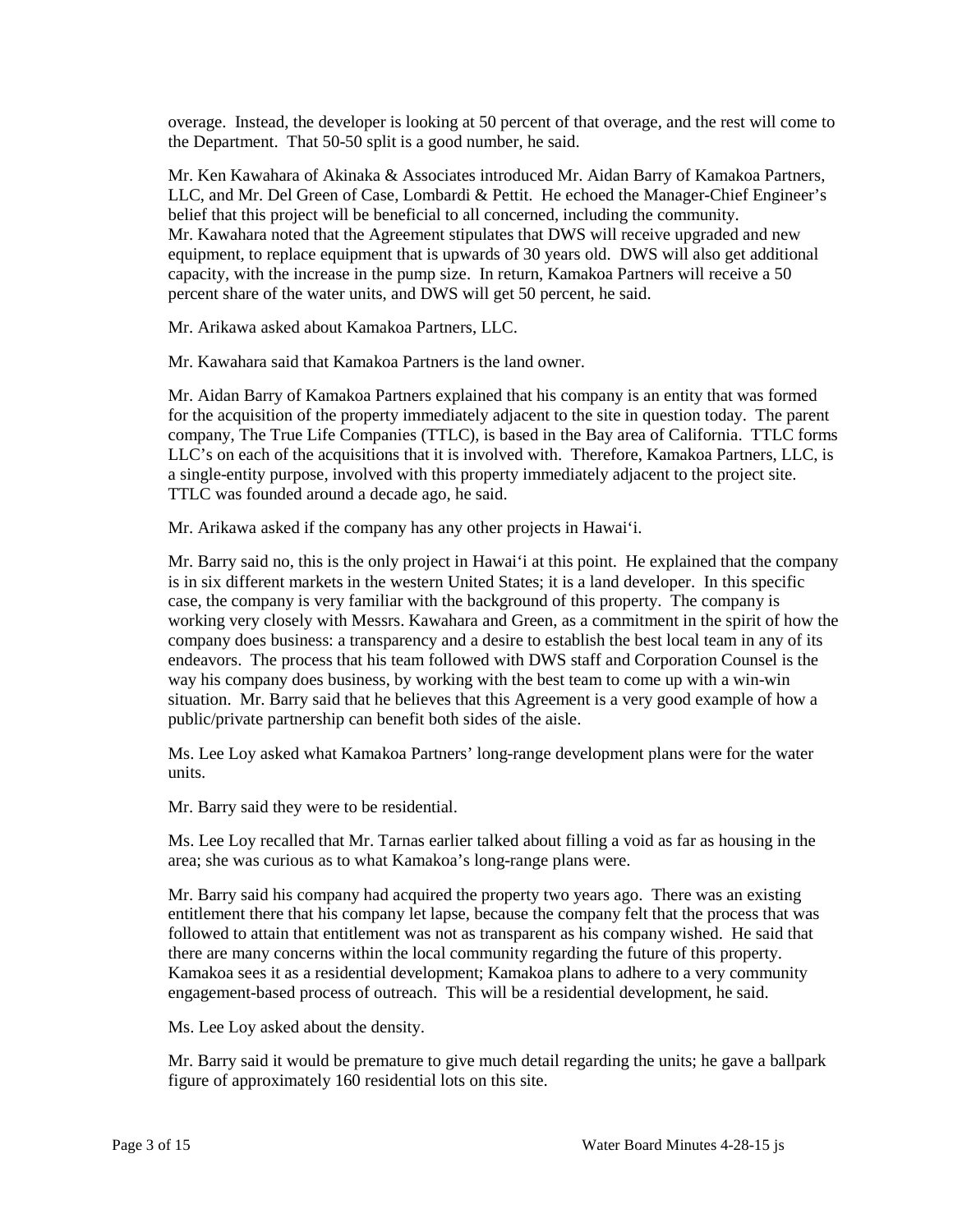Ms. Lee Loy asked if there would be adequate water units to support that number of lots.

Mr. Barry said yes.

 Mr. Uyeda noted that under the Agreement, a new control building and equipment will be His other question involved the calculation of the amount of equivalent units; he suggested that installed. He asked what happens if the existing equipment has hazardous materials. He asked how that would be handled, and who would be responsible for the cost of cleaning up the site. Mr. Kawahara answer the first question first, and then Mr. Uyeda could give more details on his second question.

 references hazardous materials. He said he wanted to be very clear that any of the improvements Mr. Kawahara drew the Board's attention to Page 7, Section 2.6, of the Agreement, which and new equipment such as the new pump and motor, the pump control building and all of the appurtenances will be entirely the responsibility of Kamakoa Partners. DWS is not contributing anything towards the upgrade, Mr. Kawahara said. Any hazardous materials will be handled by the contractor and Kamakoa Partners, he said.

Mr. Uyeda asked Mr. Kawahara to explain the report that Mr. Tom Nance had done as an attachment to the Agreement.

 that original pump-testing. It would bring Well A to the same capacity as Wells B, C, and D in the draft by Lālāmilo "A" with a larger 1,000 gpm pump would result in a decrease of the shoreline charge on the order of one (1) percent. That small a reduction will not be detectable by measurements, or as changes in anchialine ponds, or in the nearshore environment." Mr. Kawahara said that on the last page of the letter, Mr. Nance commented that the aquifer's boundaries, as defined by CWRM, should be changed and realigned, to reflect actual field pumpage of Lālāmilo A would be even less than one percent of the present groundwater flow to the public trust purpose of the Traditional and Customary Practices of gathering and fishing along the coast. Mr. Kawahara said that was very important to him personally, since his own family farms, and lives off the land and the ocean; he himself did not want to see any adverse impact Mr. Kawahara referred to the letter from Tom Nance Water Resource Engineering, dated April 16, 2015. The letter, citing 40 years of historical data done by the hydrologist in the area, took up the question of whether there would be any impact to the ground water discharge along the coastline. On Page 1 of the letter, Mr. Nance commented on the potential impacts of increasing the pump capacity, Mr. Kawahara said. The letter does not mention it, but according to CWRM files, when the well was originally drilled by the State of Hawai'i, it was actually pump-tested at 1,000 gallons per minute (gpm). However, somewhere along the way, DWS chose to put in a pump that did 700 gpm; an increase of 300 gpm (to bring it to 1,000 gpm) would still be within that well field. Mr. Kawahara quoted the second paragraph from the bottom of Page 1 as saying: "Based on the (sustainable yield and the calculated rainfall recharge) numbers above, increasing conditions. If CWRM were to include the other wells in the area, the impact of the increased the shoreline. Mr. Kawahara said, in summary, that Mr. Nance was asked to comment on what he believed the impact would be along the coast from the increased pumpage, specifically addressing going on along the coast.

 Mr. Uyeda asked for clarification from DWS staff on how the equivalent units were calculated on Page 9, Section 3.1(b) of the Agreement.

 is a 300 gpm increase; that would represent the maximum day. The maximum day is by definition, 1.5 times the average day, he said. When DWS calculates the actual *usage,* it Mr. Inaba said that when DWS looks at pump capacity going from a 700 gpm to 1,000 gpm, that calculates it by the *average day*, which is what DWS gets on its actual meter readings. DWS is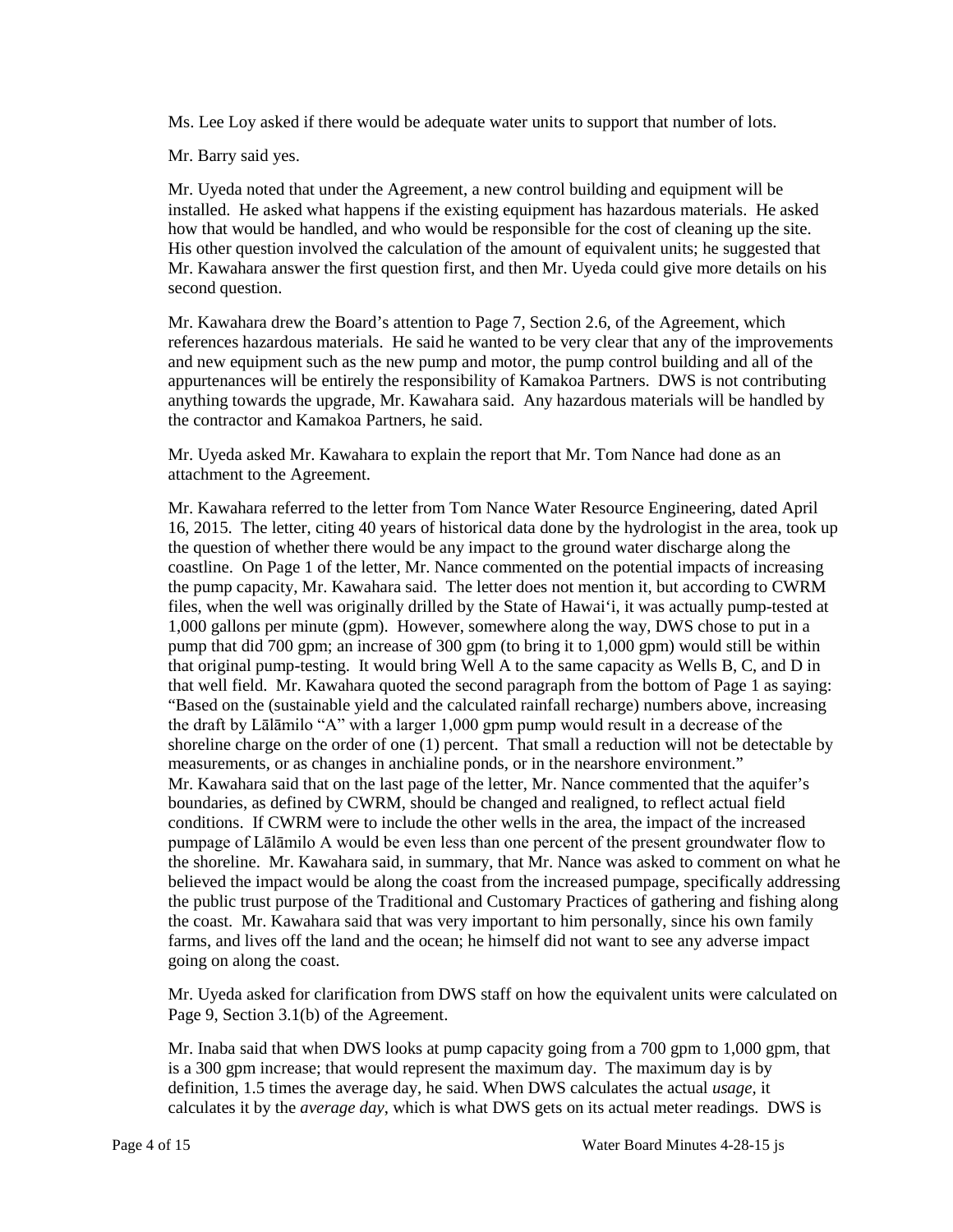calculating an equivalent unit for the developer at 400 gpd, rather than the 600 gpd per unit that developers mistakenly thought they were allowed as an average use in the past.

The Deputy said that both sides agreed that the equivalent units should be clarified within the Agreement.

 Ms. Lee Loy asked about the reference to "No Practical Alternatives," on the first page, under letter D. She wanted clarification on what "practical alternatives" meant.

 previous owner decided not to pursue development, and Mr. Kawahara's firm got to know tapping into the private water system mauka of the property, in Waikoloa, but there was no storage tank to provide fire protection that is required by County code. After looking at various question was DWS's Lālāmilo water system with its various reservoirs providing 3 million Mr. Kawahara gave some background of the property in question. Prior to Kamakoa Partners' purchase of the property, Mr. Kawahara's firm was the engineer for the previous owner. His firm looked at various alternatives for getting water, which proved to be very challenging. The Kamakoa Partners when they purchased the property. The previous owner had drilled an exploratory well on the mauka side of the parcel, he said, as he distributed copies of a map showing the area. Sampling of the exploratory well came up with brackish water, and desalination would have been unfeasible. Mr. Kawahara's firm looked at other options, such as alternative methods and means, the best solution for providing potable water to the property in gallons of storage at the 610-foot level. He noted that the exploratory well with its brackish water will be used for irrigation, and the developer is considering using recycled water for irrigation as well.

Mr. Uyeda asked if Well A, with its increased capacity, would burden the other wells.

Mr. Inaba said that there would be minimal impact, since the tie-in from Well A to the system is a very short distance.

 project; DWS will have the design consultant look at that. The Deputy said that it would be part of the hydraulic calculations on the design portion of the

ACTION: Motion carried unanimously by voice vote.

#### 6) NORTH KONA:

#### A. **JOB NO. 2012-985 HUALĀLAI DEEPWELL REPAIR – CHANGE ORDER:**

*(This Item was deferred at the March 24, 2015, Board meeting.)* 

 contract time extension for the Hualālai Deepwell Repair. The contract change order is for the Hualālai Deepwell. Amid repeated failures of the motor's thrust bearing, the well repair has junction box, column pipe, discharge head, and check valves. Total project costs shall not exceed The contractor, Beylik Drilling and Pump Service, Inc., is requesting a contract change order and replacement and repair of damaged materials and equipment, and troubleshooting services for involved multiple repair cycles and associated costs for equipment, labor, shipping, pump and motor repairs/testing and replacement materials including thrust bearings, step-up transformer, \$672,517.93. The description of additional materials and associated fees are as follows:

| <b>Original Contract Amount:</b>                          | \$79,223.00                     |
|-----------------------------------------------------------|---------------------------------|
| Original Contingency amount:                              | 7.922.00                        |
| $1st$ Additional Contingency & 123 day extension request: | 94,500.00 (approved 10/22/13)   |
| $2nd$ Additional Contingency & 273 day extension request: | 53,611.72 (approved $6/24/14$ ) |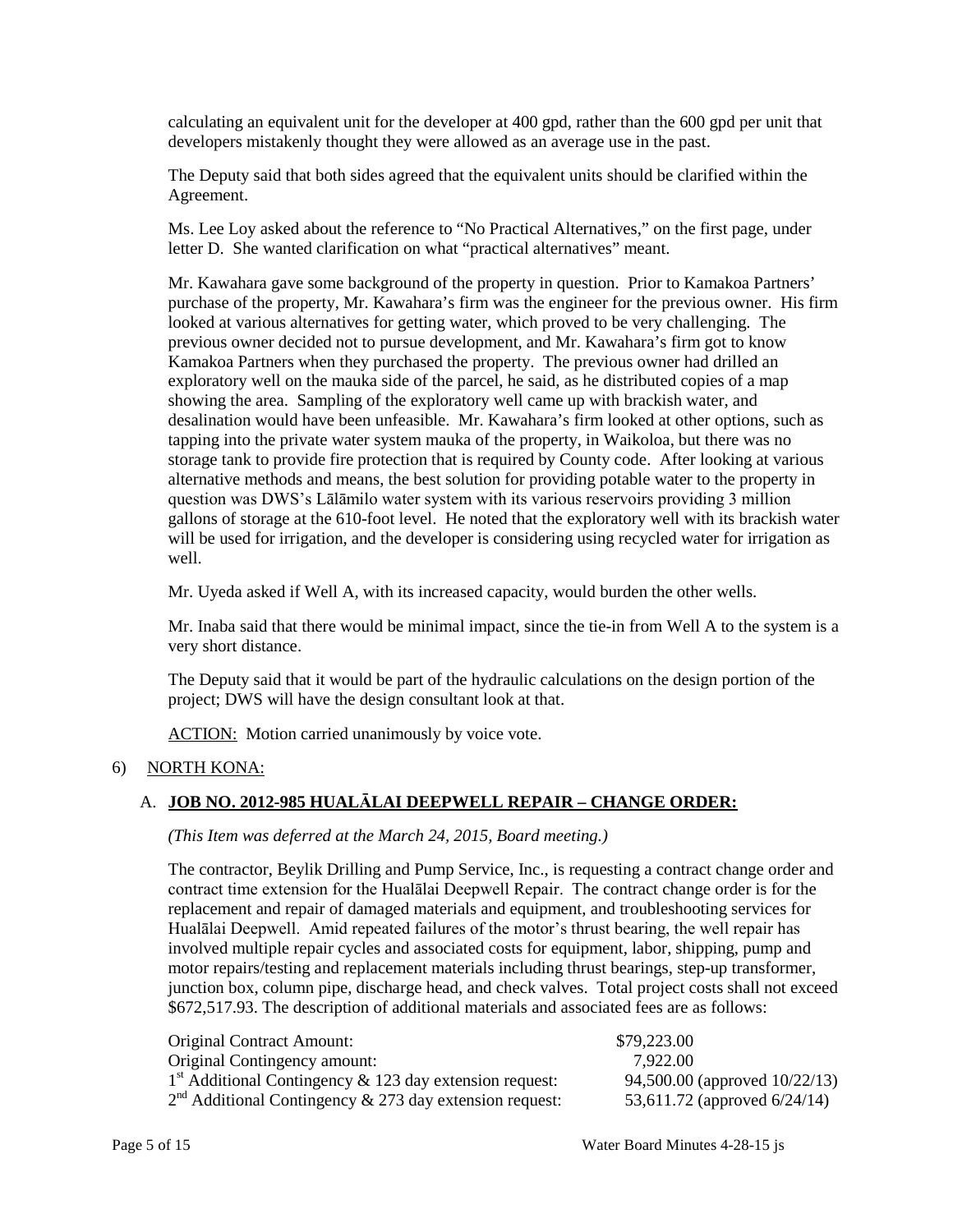$3<sup>rd</sup>$  Additional Contingency request (emergency procurement) 23,581.06 4th Additional Contingency & 274 day extension request: \$**413,680.15** 

 the motor's thrust bearing. This request is to cover the time expended on troubleshooting, well extraction and repair of damaged equipment; and the time required to procure replacement the original scope of the repair. The contractor, Beylik Drilling and Pump Service, Inc., is also requesting a contract time extension of 274 calendar days. This is due to unforeseen events, involving repeated failures of materials and for reinstallation work. These factors were beyond the control of the contractor and

 The Manager-Chief Engineer recommended that the Board approve an increase in contingency of 274 calendar days for JOB NO. 2012-985, HUALĀLAI DEEPWELL REPAIR. If approved, the \$413,680.15 to Beylik Drilling and Pump Service, Inc., and approve a contract time extension of contract completion date will be revised from October 31, 2014, to July 31, 2015.

MOTION: Ms. Lee Loy moved to approve; seconded by Ms. Iokepa-Moses.

Ms. Lee Loy noted that this Item was deferred, pending further information.

Mr. Uyeda said the Board was waiting for the thrust bearing teardown report.

 pretty much what DWS staff had expected. The report found that the thrust bearing had failed rule, but now the contractor is allowed 20 percent mark-up. The other thing that affected the cost Department had not addressed fully the fact that 88.7 percent of the cost of \$413,680.15 was already committed to the contractor, Beylik. Beylik was given authorization to proceed by the Department, which was treating this project under emergency procurement. At 88.7 percent of Mr. Clyde Young of Operations Division said that the thrust bearing report came in, and it said amid lack of lubrication. This information was consistent with the repair facility's report, which Mr. Young said he had a copy of. Mr. Young drew the Board's attention to the slightly higher numbers on this month's Agenda Item; previously, the cost was \$409,053.58, but the revised cost this month stood at \$413,680.15. He noted that this was a mix of lump sum and forced account; one of the issues that arose was a change in the Hawai'i Revised Statutes regarding mark-up on work done by the contractor. The contractor had been allowed 15 percent mark-up under the old was the shipping cost, which varies day-to-day, Mr. Young said. Mr. Young noted that the that \$413,680.15, DWS was basically committed to paying the contractor at least \$366,000.00 of that.

Mr. Uyeda asked why DWS was committed to that.

 so the Department thought it best to go through the process of an emergency procurement – in order to get things done. In hindsight, DWS should perhaps have done a different method of Department decided it was best to come to the Board for this additional funding. The Manager-Chief Engineer said that at the time, DWS had problems with the other wells, and procurement, such as through the exemption process, or DWS could have actually just stopped the project and gone through a regular bid. However, DWS felt that this repair needed to be done, and therefore, DWS committed to the contractor. The Manager-Chief Engineer said that unfortunately, there was an issue with how DWS processes payments, and as a result, the

 surmising that if DWS terminates the contract, the Department would have to pay Beylik the Mr. Uyeda asked if DWS were under a certain contract with Beylik at this point. He said he was \$366,000.00 anyway.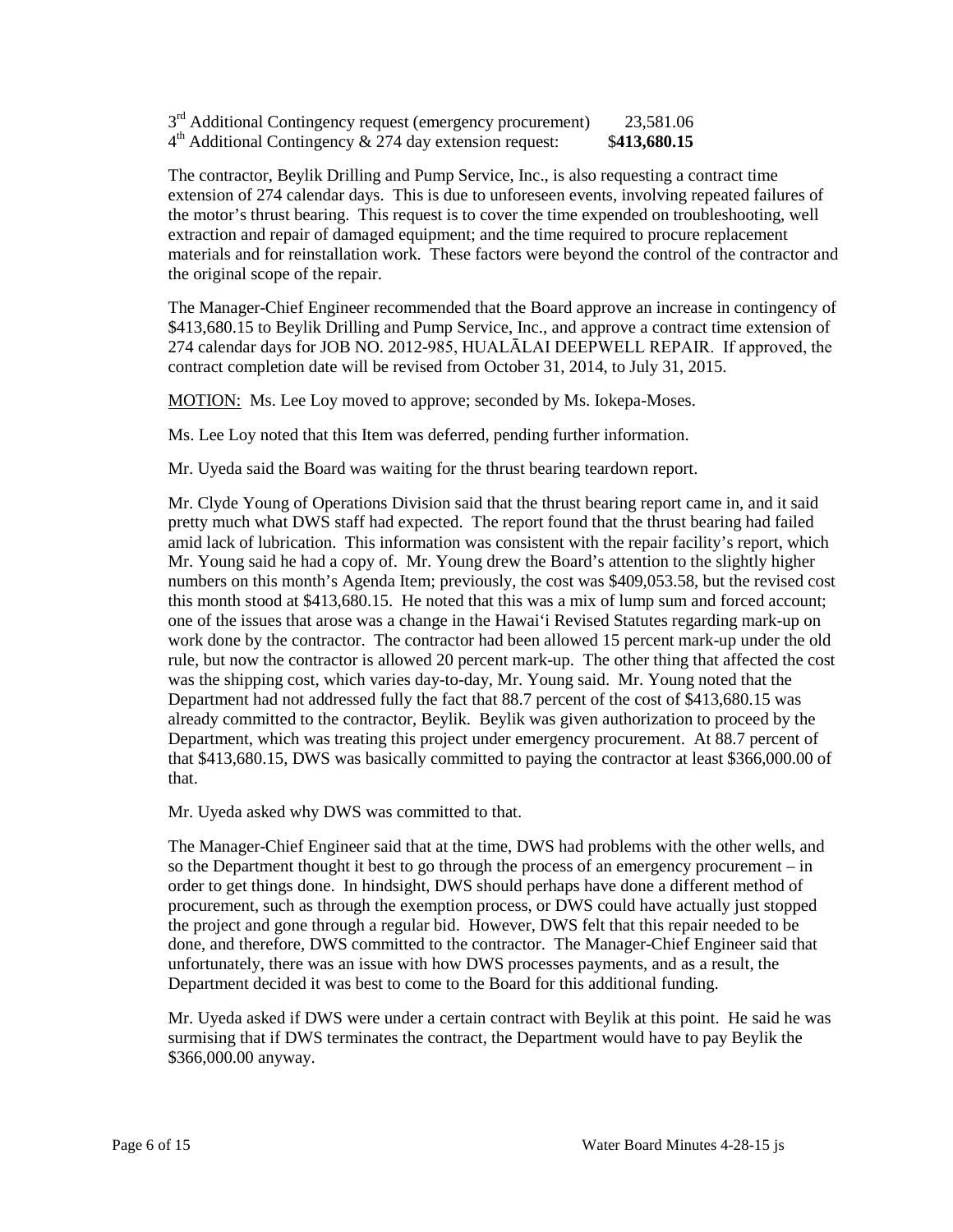Ms. Garson said that was a question for the Board to ask Corporation Counsel in Executive Session.

Mr. Uyeda said yes, because this was something that the Board was hearing for the first time.

 meanwhile, DWS needed to deliver the water to its customers in the area. She asked what the Ms. Lee Loy said that she had some questions before going into Executive Session. She noted that last month, a number of wells were down amid all kinds of extenuating circumstances, and status was of the other wells.

 month that it expected the Honokōhau Well to be back online by now. However, the transformer Mr. Young said that DWS still had a few wells down. The Department had told the Board last got damaged in shipping; the problem is pretty superficial and can be repaired. The damage did not affect the integrity of the transformer, but the transformer needs to be cleaned and tested. That will set things back another month, Mr. Young said. He said he could come back at the next meeting to provide an update on the Honokōhau Well.

 Mr. Uyeda asked if the transformer at the Hualālai Well was the same as the one at the Honokōhau Well.

Mr. Young said that he would have to double-check, but the transformer should be very similar in size. He said Mr. Uyeda seemed to be hinting at something.

Mr. Uyeda said yes, so DWS could get the well online, if it had to.

Mr. Young said that even if it were the same size, it might be a different manufacturer, and the footprint might be different. Therefore, it might not be a simple matter of swapping one thing for another. However, DWS would do such a swap if it had to, Mr. Young said. He said that DWS was just barely managing, but was managing.

Mr. Arikawa asked about the Hōlualoa Well.

 Mr. Eric Takamoto of Operations Division said that Hōlualoa is still under standard repair, and the contractor is proceeding as instructed. The pump and motor have been ordered, as well as the transformer and cable. DWS needs to wait until the contractor finishes extracting the well, before deciding whether the remaining material should be reused, or replacements should be ordered.

Mr. Arikawa asked when Mr. Takamoto expected the repair to be finished.

Mr. Takamoto said the completion date was slated for the end of this year, i.e., December 31.

 Mr. Balog, reverting back to the Hualālai repair, asked how far along the contractor was in the work.

 been done, and the string test, which is the test of the pump and motor, has been stopped. The order of the check valve has been stopped. Some major items could not be stopped because they were already in progress: the pump and motor repair, the junction box fabrication, etc. All of these are custom parts. He said that the discharge head and the column pipe were already Mr. Young said it would be easier to say what had *not* been done. The re-installation had not delivered.

 were that the equipment would work, once it was put in the ground. Mr. Uyeda asked, with all of the reports in hand now, whether using the higher-temperature motor could help. He said that the Board needed feedback from the staff on how confident they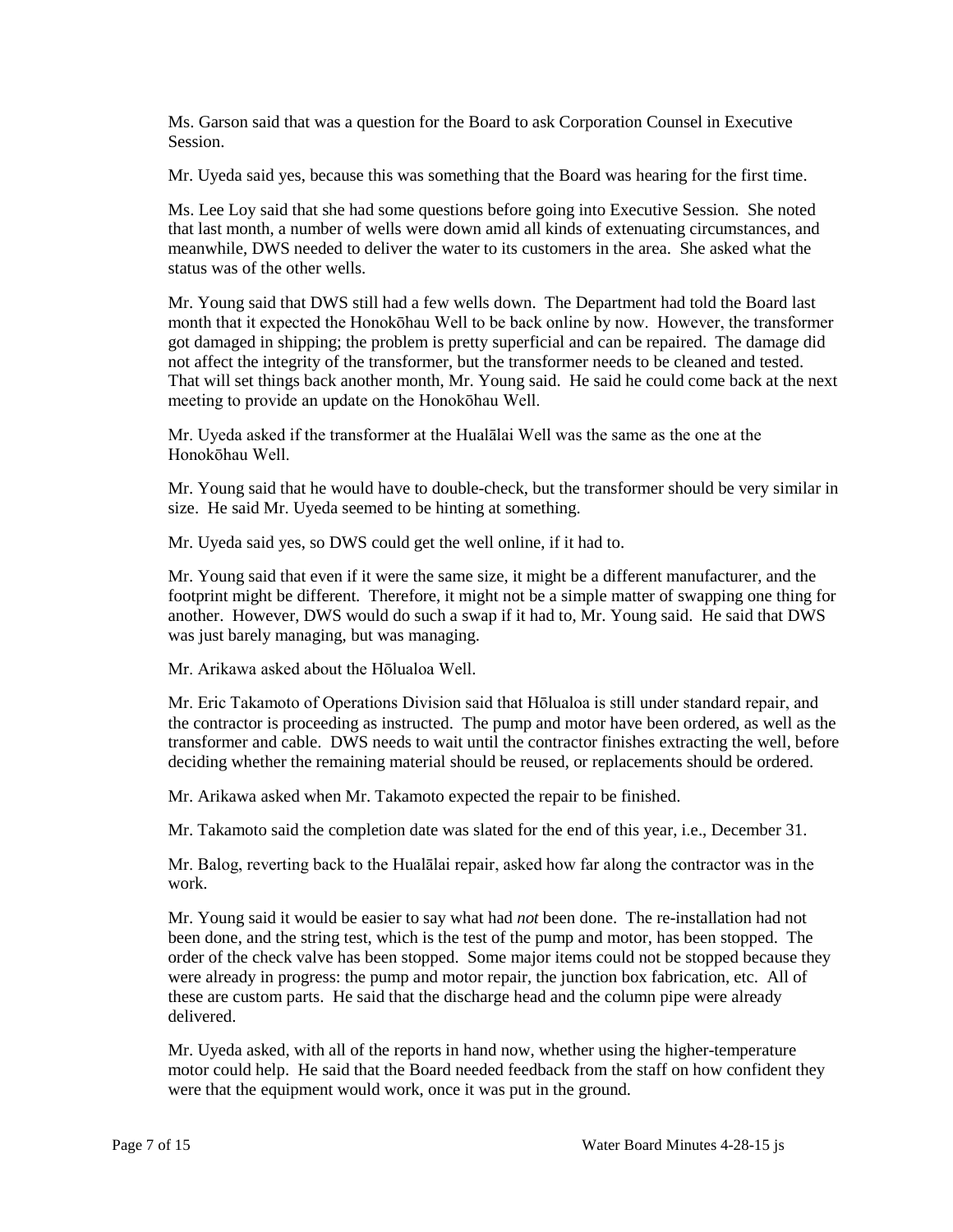it will work, but there is no guarantee. If the string test goes well, there is a very good chance that Mr. Young said that the staff is trying to line everything up as much as possible, in terms of making sure it is going to work. One of the more important things to do would be the string test. If it fails, DWS at least will not have committed to all of the labor costs of putting the equipment into the hole, only to have to pull it right back out. He said he would like to say definitively that the equipment will work fine, Mr. Young said. He added that before, DWS did not do the string test because historically, it did not need to.

Ms. Lee Loy asked at what elevation this well is located.

The Deputy said it is at the 1,680-foot elevation.

ACTION: Ms. Lee Loy moved to go into Executive Session, seconded by Mr. Uyeda, and carried unanimously by voice vote.

 early, and was appointing Mr. Arikawa as Chairperson Pro Tem to preside over the rest of the Back in regular session, Vice-Chairperson Takamine announced that he had to leave the meeting meeting.

 *(Mr. Arikawa took over the gavel at 10:52 a.m.)* 

Ms. Lee Loy wondered if this change order, which involves a large sum of money, would impact other DWS projects.

 kinds of projects. He did not think that any other projects would be jeopardized if this change The Manager-Chief Engineer said DWS has funding in the CIP budget to accommodate these order is approved.

 said that DWS should start looking at other alternatives when project costs get driven up like this. She said she appreciates the idea of doing a string test, which is something that Lanihau's developers mentioned recently. She said that repairing the Hualālai well is really important, and Ms. Lee Loy said that DWS needs to get better at handling situations like this change order; she that it improves the water quality in the area.

 The Manager-Chief Engineer said he appreciated Ms. Lee Loy's comments. The staff learns a lot from experiences like this. The good thing about the current situation is that DWS is working with a very good contractor who has a lot of experience, he said. He added that yes, DWS does need to do things better.

ACTION: Motion carried unanimously by voice vote.

*(Vice-Chairperson Takamine left the meeting at 10:55 a.m.)* 

# B. **EXECUTIVE SESSION RE: JOB NO. 2012-985 HUALĀLAI DEEPWELL REPAIR – CHANGE ORDER:**

 The Water Board convened an executive meeting, closed to the public, pursuant to Hawai'i Revised Statutes, Sections 92-4, 92-5(a)(2), for the purpose of consulting with the Water Board's attorney on questions and issues pertaining to the Water Board's powers, duties, privileges, immunities and liabilities.

 *(Executive Session began at 10:36 a.m., and ended at 10:50 a.m.)* 

# C. **QUEEN KA'AHUMANU HIGHWAY PHASE 2 REVISED TRI-PARTY AGREEMENT:**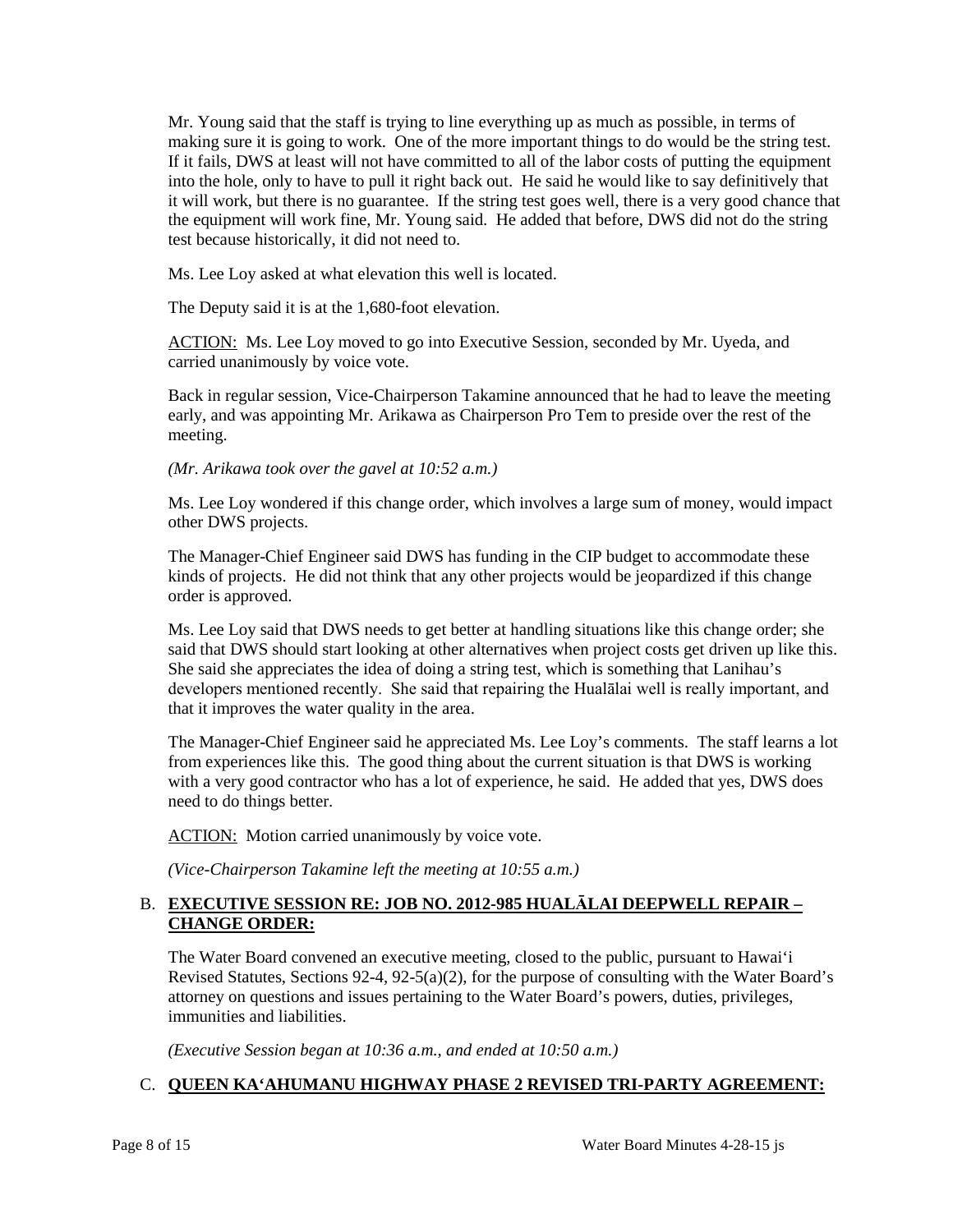The State of Hawai'i Department of Transportation (HDOT), and Goodfellow Bros., Inc., (Goodfellow), propose to enter into a Tri-Party agreement with the Department of Water Supply (DWS), as a cooperative effort to re-design the waterline installation affected by the re-alignment of the highway.

 Goodfellow had originally proposed a change order cost of \$195,865.00 for the re-design of the waterline by their design-build team. DWS did not agree to those costs; through this Tri-Party agreement, DWS would be responsible for providing the design to Goodfellow for \$54,804.00, for inclusion in the final construction plans.

 The Manager-Chief Engineer recommended that the Water Board approve the QUEEN KA'AHUMANU HIGHWAY PHASE 2 REVISED TRI-PARTY AGREEMENT, and that either the Chairperson or Vice-Chairperson be authorized to execute the document subject to review as to form and legality by Corporation Counsel.

MOTION: Ms. Lee Loy moved to approve; seconded by Ms. Iokepa-Moses.

 Division and the contractor to come up with terms that are agreeable to all parties. This The Manager-Chief Engineer said that DWS has worked very closely with State Highways Agreement is for the re-design of the waterline, which was necessitated by the realignment of the highway.

 Ms. Garson noted that the Board had approved the Tri-Party Agreement once before, but when it made was to the three-part indemnification, whereby each party would be responsible for their own actions. The AG removed the indemnification of the State, so they are not part of the indemnification. Ms. Garson said that the AG also removed a provision whereby, if the project does not go forward within two years, DWS would get all its money back. This provision was in was circulated to the State, the Attorney-General (AG) changed it. Among the changes the AG one of the drafts, but it is not in the final version.

 Mr. Inaba confirmed that that provision had been removed. The contractor did not want to be a part of that, and they wanted that portion removed, saying it was not fair to include them.

 Board got in their packets; this version is a little different from the one that the Board approved Ms. Garson said the Agreement that is on the table now is the same version as the one that the previously.

 Ms. Lee Loy asked if this Agreement was for the all of the pipes sitting by the side of the road in Kona.

 Mr. Uyeda said this is only for the design, i.e., for half of it. This is only for the design; it has nothing to do with construction, he said. That is why the dollar amount is not high, compared with what construction would cost.

Mr. Balog asked whether, after the re-design, there might be an additional cost tacked on to do the construction.

 The Manager-Chief Engineer said that unforeseen changes in the field might come up, but for now the funds allotted should take care of what will be appropriate for the realignment.

 design, the contractor will look to see if there will be any additional costs. However, DWS narrower, so the tie-ins are going to be a bit shorter. There should be some cost savings, although Mr. Inaba clarified that this project is a design/build; once DWS comes up with its approved anticipates that any additional costs should be minimal, because the highway is actually getting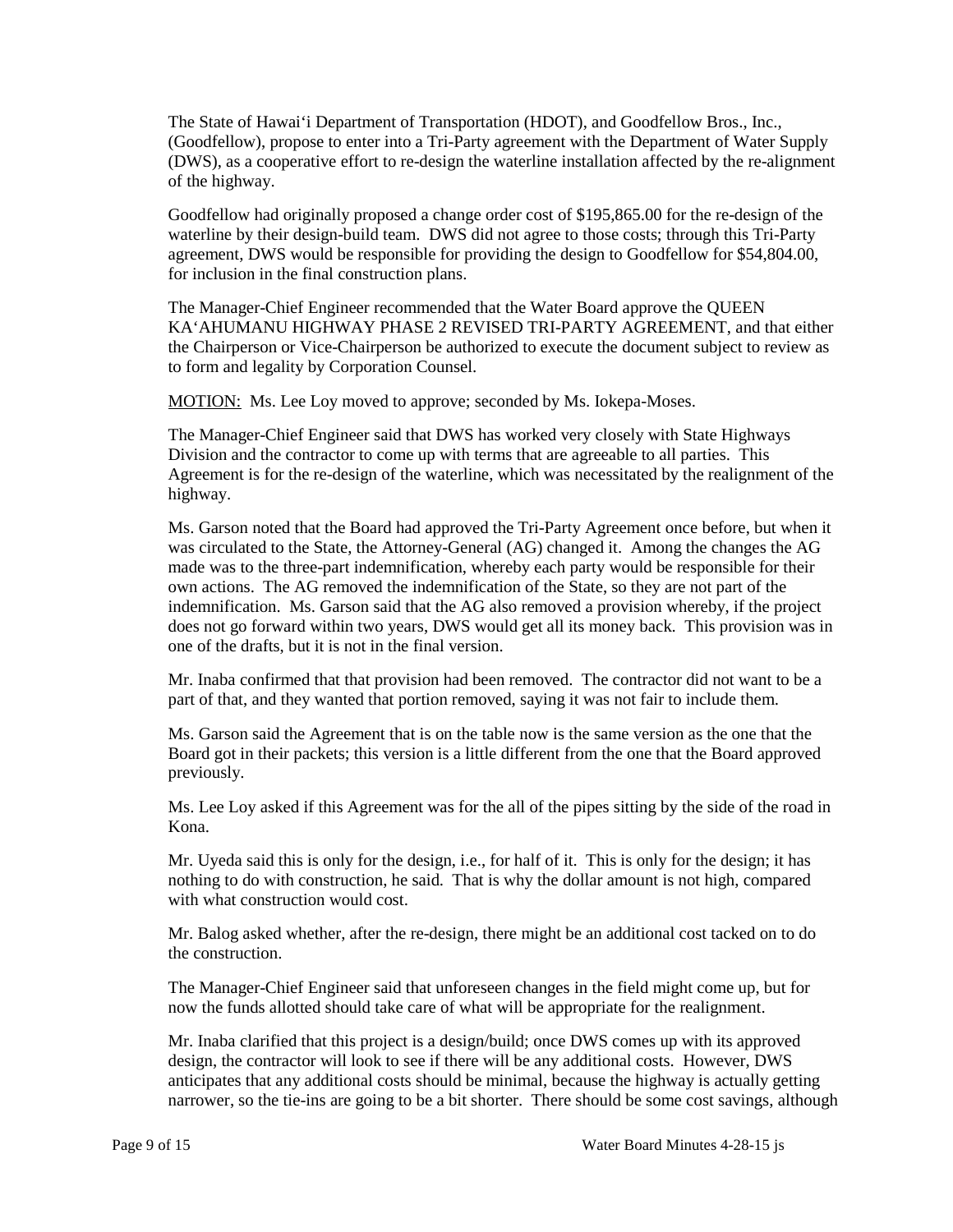things might get a bit trickier in terms of connections, Mr. Inaba said. DWS will have to compare the original scope with the new scope, and will need to get a cost breakdown of the difference between the original design and the re-design.

 Ms. Lee Loy said that the first time that State Highways had come to DWS with their proposed cost for the re-design, the Board declined. Ms. Lee Loy said this Agreement is a good deal.

ACTION: Motion carried unanimously by voice vote.

#### C. **MANAGEMENT AND CONSTRUCTION RIGHT-OF-ENTRY FROM DEPARTMENT OF LAND AND NATURAL RESOURCES FOR THE PALAMANUI INTERIM WATER SYSTEM IMPROVEMENTS:**

The Board of Land and Natural Resources approved the subject Right-of-Entry for the management and construction of the Palamanui Interim Water System. Upon acceptance of the water system by the Water Board, DLNR will prepare easement documents.

The Manager-Chief Engineer recommended that the Water Board approve the Management and Construction Right-of-Entry for the Palamanui Interim Water System Improvements and authorize either the Chairperson or Vice-Chairperson to execute the documents subject to review as to form and legality by Corporation Counsel.

MOTION: Ms. Lee Loy moved to approve; seconded by Mr. Uyeda.

 The Manager-Chief Engineer said that this is part of the University of Hawai'i's West Hawai'i campus improvements that were required. This is just one of the water system dedications that need to be done. This portion goes through State land, so this Management Agreement is required in order to proceed. Once the State approves this Management Agreement, the State will grant DWS the easement.

Mr. Uyeda asked if the Department was pretty sure that DLNR will grant DWS an easement.

The Deputy said that is the expectation.

 Mr. Inaba said that was the discussion that he had with the DLNR land agent; the question was Mr. Inaba that it takes too long, so they normally go this route, Mr. Inaba said. why DWS was not getting the right amount of easement right away. The land agent told

ACTION: Motion carried unanimously by voice vote.

# 7) MISCELLANEOUS:

# A. **DEDICATION OF WATER SYSTEMS:**

The Department has received the following documents for action by the Water Board. The water systems have been constructed in accordance with the Department's standards and are in acceptable condition for dedication.

*(Item 1. was deferred from the February 24, 2015, Board meeting.)* 

#### **1. GRANT OF EASEMENT AND BILL OF SALE**

Grantors/Sellers: Edward J. Rapoza and Rhondall K. Rapoza, Robert D. Triantos and Richard S. Fallon and Nancy T. McKinley Tax Map Key: (3) 7-6-011: 03 (portion), 009 (portion) and 019 (portion) Facilities Charge: \$79,380.00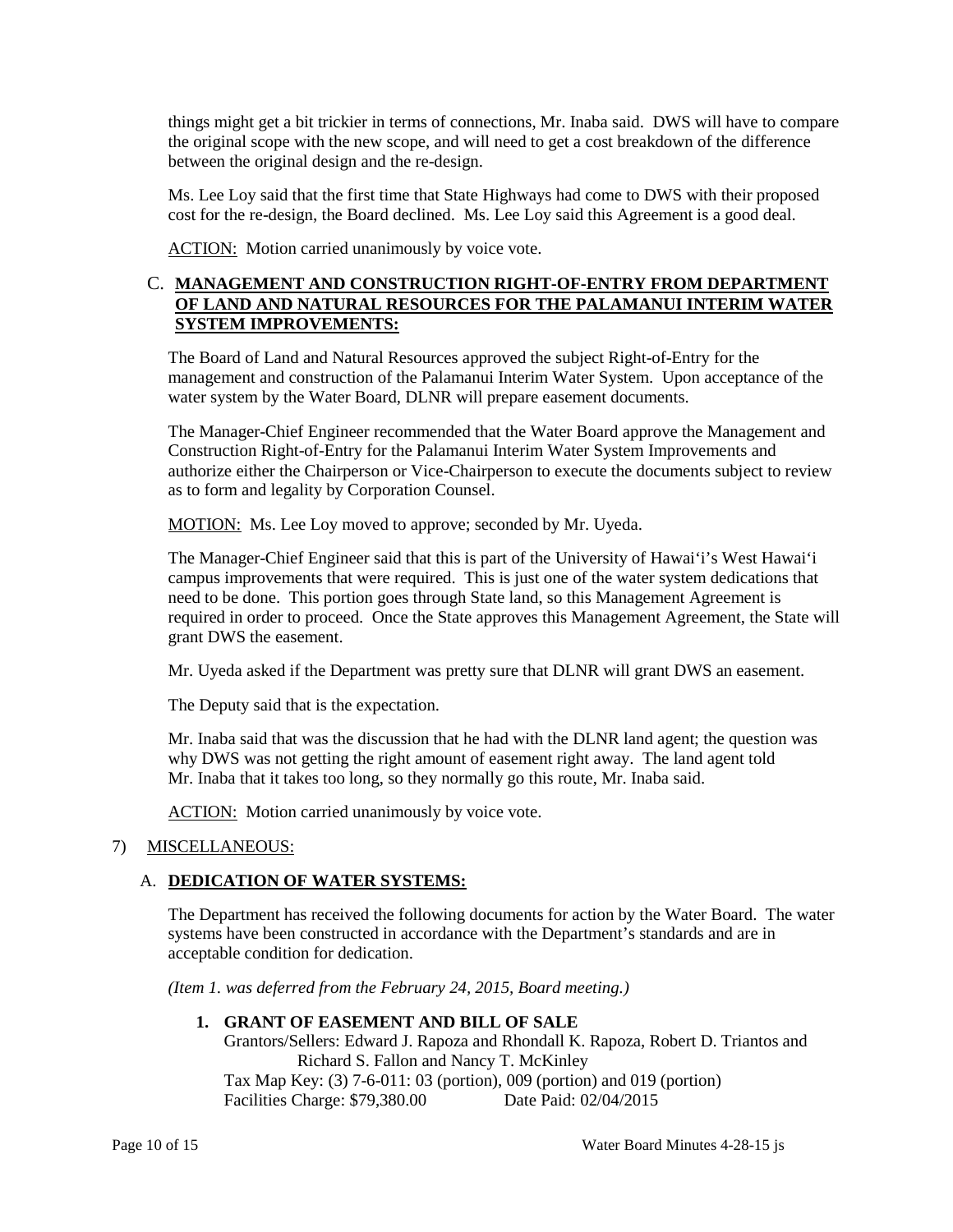Final Inspection Date: *TBA* Water System Cost: \$ *TBA*

#### **2. GRANT OF EASEMENT AND BILL OF SALE**

Grantors/Sellers: Edward J. Rapoza and Rhondall K. Rapoza, Robert D. Triantos and Richard S. Fallon and Nancy T. McKinley

 Final Inspection Date: TBA Tax Map Key: (3) 7-6-011: 003 (por.), 009 (por.) and 019 (por.) Facilities Charge: \$79,380.00 Date Paid: 02/04/2015 Water System Cost: \$ TBA

# **3. GRANT OF EASEMENT OF W-1**

Grantor: Palamanui Global Holdings, LLC Tax Map Key: (3) 7-2-005: 001 (portion)

#### **4. BILL OF SALE**

Seller: Palamanui Global Holdings, LLC Tax Map Key: (3) 7-2-005: 001 (por.), (3) 7-3-010: 042 (por.), 044 (por.) and 045 (por.) Final Inspection Date: 7/14/14 Water System Cost: \$ 5,783,445.81

# **5. LICENSE EASEMENT NO. 798**

Licensor: State of Hawaii Department of Hawaiian Home Lands Tax Map Key: (3) 7-3-010: 039 (portion)

 The Manager-Chief Engineer recommended that the Water Board accept these documents subject to approval of the Corporation Counsel and that either the Chairperson or the Vice-Chairperson be authorized to sign the documents.

MOTION: Mr. Uyeda moved to approve; seconded by Mr. Balog.

 Mr. Inaba said that the final inspection date for Item 1 was March 30, 2015, and the water system breakdown forms that were submitted. Mr. Inaba said that he could report on the exact figure at cost was \$145,089.86. He also clarified that on Item 4, the water system cost was closer to \$10 million (instead of \$5,783,445.81). He said that was his mistake; he had used only one of the cost the next Board meeting.

Ms. Lee Loy asked Mr. Roger Harris of Palamanui Global Holdings, LLC about the TMKs listed on the Item 4, the Bill of Sale.

 Mr. Harris said that the entire system is constructed, and was constructed under a construction right of entry to build on State land. He noted that the State DLNR procedure is to first get the right of entry, and then to get the easement. Everything has been done; the maps are done, etc. He confirmed that the total cost of what Palamanui has built is more like \$10 million. Once the Board accepts the easements, the meter can be set for the college, and the college can open for business. He said it has been a really long haul, and he thanked the Board and DWS for their support.

ACTION: Motion carried unanimously by voice vote.

# D. **DEPARTMENT OF WATER SUPPLY PROPOSED OPERATING BUDGET FOR FISCAL YEAR (FY) 2016 AND 5-YEAR CAPITAL IMPROVEMENT PROJECTS (CIP) BUDGET FOR FY2016-2020:**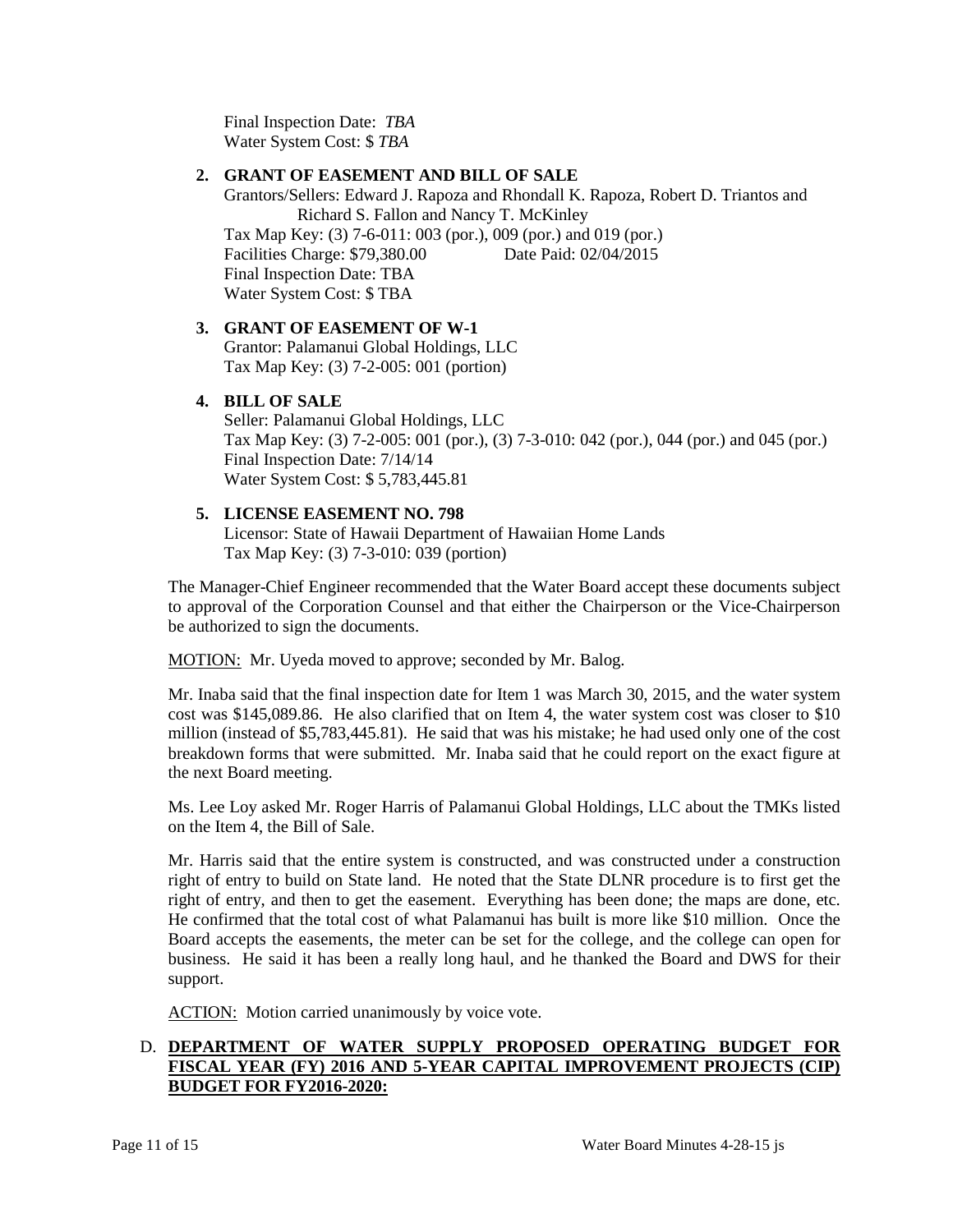FY2016–2020, have been distributed for the Board's review and advertised for the public's The Department's FY2016 Operating Budget, totaling \$53,174,000, and 5-Year CIP Budget for review.

 The Manager-Chief Engineer recommended that the Water Board approve the Department's FY 2016 Operating budget and 5-year C.I.P. budgets for Fiscal Years 2016-2020 on this second of two readings.

ACTION: Mr. Uyeda moved to approve; seconded by Ms. Lee Loy, and carried unanimously by voice vote.

# E. **POWER COST CHARGE:**

Departmental power costs have declined as a result of a decline in HELCO billings for electricity for the Department's wells and pumps. The Department proposes reducing the Power Cost Charge from \$2.35 to \$2.32 per thousand gallons to reflect this decline. A Public Hearing to accept testimony on this change will have been held just prior to the regular meeting.

 The Manager-Chief Engineer recommended that the Board approve the reduction of the Power Cost Charge from \$2.35 to **\$2.32**, effective May 1, 2015.

ACTION: Ms. Lee Loy moved to approve; seconded by Mr. Balog, and carried unanimously by voice vote.

#### F. **UPDATE RE: NATIONAL PARKS SERVICE'S PETITION TO DESIGNATE KEAUHOU AQUIFER AS A GROUND WATER MANAGEMENT AREA:**

 was a good effort and a very good day, he said. DWS and NPS continue to commit to further The Deputy reported that DWS and the NPS staff met twice in March, and also did a "sweat equity session" on Saturday, April 18, which involved clearing an area of haole koa and kiawe. It discussions and further efforts to work together, the Deputy said.

Chairperson Pro Tem Arikawa asked if the Board needed to go into Executive Session.

 Ms. Garson said she did not see a need for Executive Session. She noted a letter that NPS sent to CWRM, in which it filed a petition for a declaratory order; NPS wants CWRM to decide whether or not an area smaller than an aquifer could be designated. That matter is pending, she said. She asked Ms. Tammy Duchesne, the Superintendent of the Kaloko-Honokōhau National Historical Park, if CWRM had acted on the petition for a declaratory order.

 Ms. Duchesne said she had not heard anything yet. She noted that there is a CWRM meeting on Kaua'i tomorrow, but the matter is not agendized.

Ms. Garson confirmed that it had not been agendized.

Ms. Duchesne reiterated that she had not heard back on it.

Ms. Lee Loy asked if this petition for a declaratory order is in lieu of the petition to designate Keauhou Aquifer; she asked if NPS was pulling the petition to designate Keauhou.

 they will pull the petition to designate if the petition for a declaratory order gets approved. Ms. Duchesne said that NPS had filed the declaratory order to be able to explore alternative paths; therefore, NPS needs to know what CWRM will say. NPS is not necessarily saying that However, the more options that NPS has, the better, she said. NPS is looking forward to what CWRM has to say.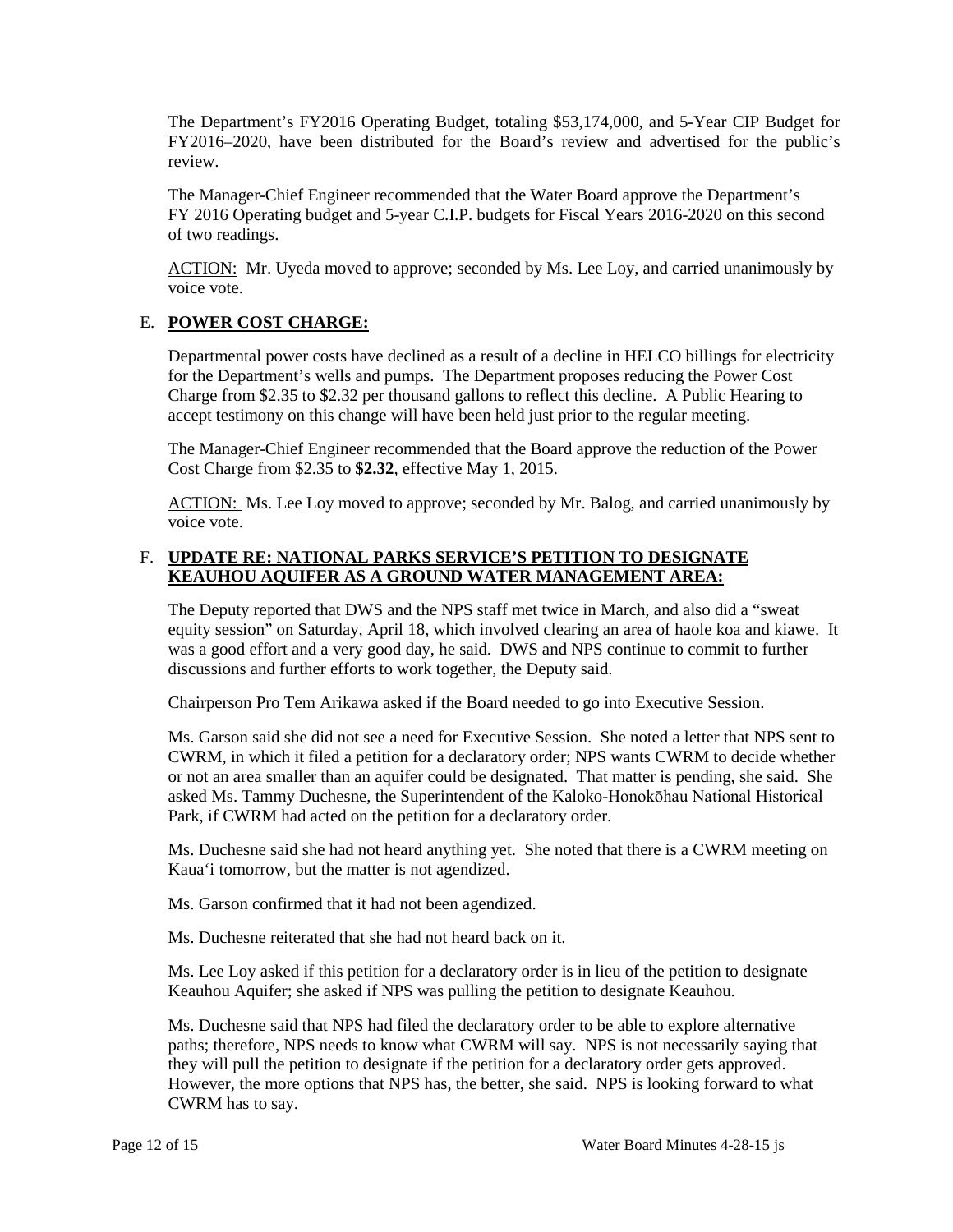Ms. Lee Loy asked if this matter would be heard before CWRM.

 Ms. Duchesne said she was not sure, noting that the petition for a declaratory order had been sent on March 25 or thereabouts. At the meeting with DWS on March 31, Mr. Roy Hardy, the interim Deputy Director of CWRM, had indicated that there was a lot of value in that, and it seemed that he was going to encourage CWRM to make that decision, she said. However, NPS has not heard anything back from CWRM, Ms. Duchesne added.

 Ms. Garson said that it was made clear that NPS is doing this on its own; DWS is not supporting the request and is not joining it.

Ms. Duchesne said that NPS had asked the question several years ago, and she believed that CWRM had said no. However, in the course of the discussions on March 3 and March 31, it was indicated that NPS could seek a more formal ruling on it, which would give NPS more options, she said.

Ms. Lee Loy asked if Ms. Garson knew what CWRM's process would be on this, going forward.

 Ms. Garson said she did not know how CWRM would handle this; it is not on the CWRM Agenda.

Ms. Lee Loy asked if DWS needs to sit in on that CWRM meeting.

 Ms. Garson said that if the matter were agendized, DWS would attend the meeting. Regarding adjudicatory-type functions like this, there is a question as to whether CWRM needs to handle it at an agendized meeting; there is a question as to whether it would be subject to Sunshine Law. She said that she does not know how CWRM handles such situations.

Chairperson Pro Tem Arikawa asked whether right now this matter regarding the "alternative paths" is exploratory.

Ms. Duchesne said yes, until NPS learns whether or not it is possible to designate an area smaller than the aquifer, NPS cannot take any action on alternatives. She said that she thought that Mr. Hardy was hoping that NPS would have something by March 29, but it did not make the deadline for the CWRM Agenda. She said she did not know what CWRM's time frame was.

 Ms. Garson said that a report to CWRM regarding the progress of mediation must be submitted by May 4.

Chairperson Pro Tem Arikawa asked whether the Board needed to go into Executive Session.

Ms. Garson said no, unless the Board wanted to confer with her on something.

# G. **EXECUTIVE SESSION RE: NATIONAL PARKS SERVICE'S PETITION TO DESIGNATE KEAUHOU AQUIFER AS A GROUND WATER MANAGEMENT AREA:**

*(No Executive Session.)* 

# H. DISCUSSION OF AMENDING RULES AND REGULATIONS REGARDING PLACING **RESPONSIBILITY WITH PROPERTY OWNERS FOR TENANTS' DELINQUENT BILLS:**

 Ms. Lee Loy asked that this Item be deferred to the May Board meeting, pending the Chairperson's return.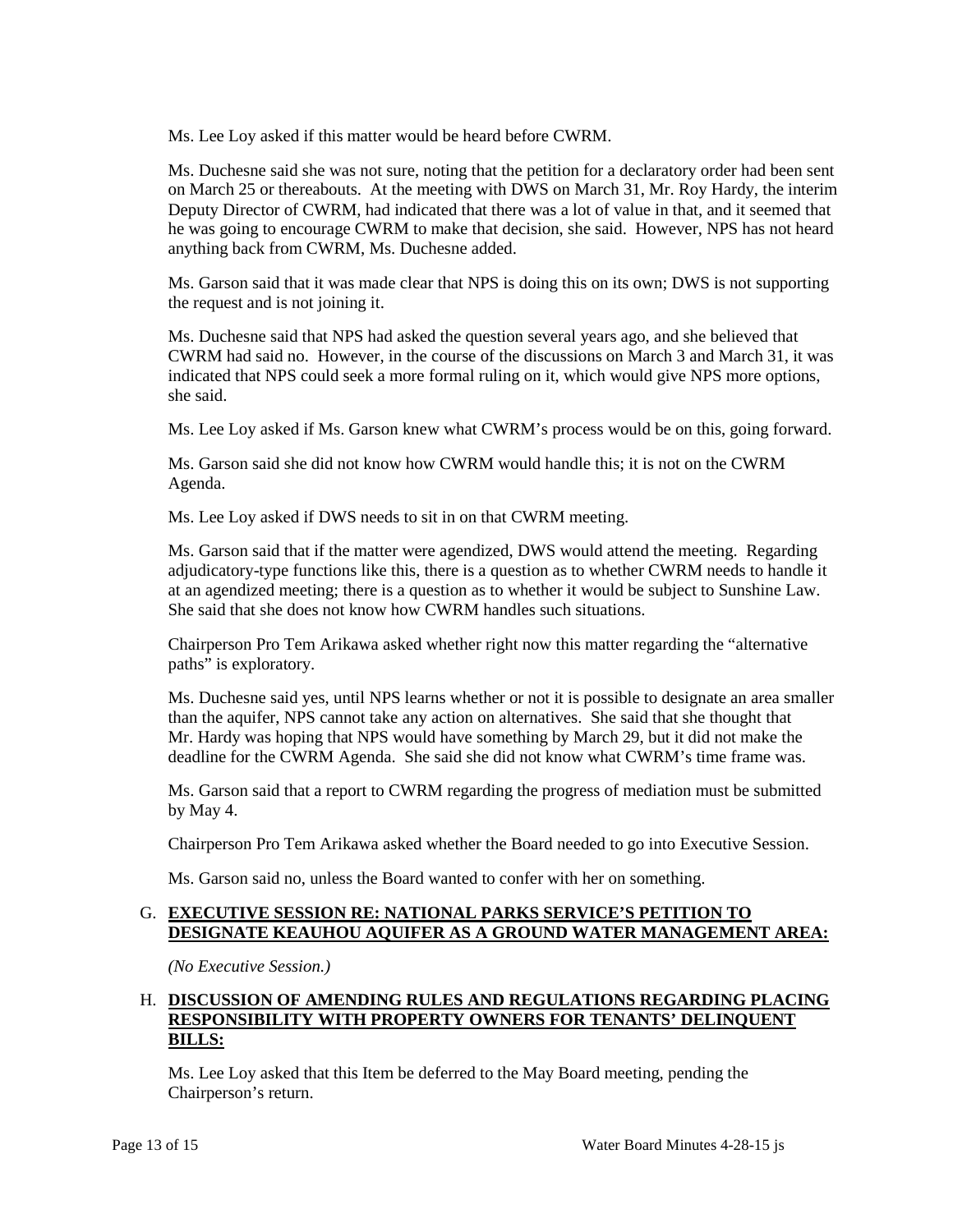#### G. **MONTHLY PROGRESS REPORT**:

No discussion.

#### H. **REVIEW OF MONTHLY FINANCIAL STATEMENTS:**

No discussion.

#### I. **MANAGER-CHIEF ENGINEER'S QUARTERLY UPDATE:**

The Manager-Chief Engineer noted that there were minor changes to the update, which are highlighted in yellow.

#### **J. DISCUSSION OF PROCESS AND CRITERIA FOR SELECTION OF NEW MANAGER-CHIEF ENGINEER OF THE DEPARTMENT OF WATER SUPPLY:**

 Ms. Garson reported that the recruitment ad has been posted, and the deadline for filing applications is May 4. Once the applications are in, it will take County Human Resources about a week or so to go through all of the applications to make sure that everyone meets the minimum proceed with interviews, etc. Ms. Garson said that the recruitment ad is on the County website, qualifications. Once the Board gets the list of qualified applicants, the Board can discuss how to as well as on the AWWA/Hawai'i Section website.

 Chairperson Pro Tem Arikawa asked whether the Board would need to wait until the May meeting to get the list of applicants.

Ms. Garson said that was correct.

# K. **EXECUTIVE SESSION RE: PROCESS AND CRITERIA FOR SELECTION OF NEW MANAGER-CHIEF ENGINEER OF THE DEPARTMENT OF WATER SUPPLY:**

*(No Executive Session.)* 

# L. **MANAGER-CHIEF ENGINEER'S REPORT:**

The Manager-Chief Engineer will provide an update or status on the following:

1) Public Information and Education Specialist Update – Ms. Aton reported that there were Protection Grant from DOH. One of the sessions is a day-long course. Teachers who etc. The other workshop is aimed at training teachers to train other teachers. The Project Wet Coordinator at the Kaua'i DWS has sent the information to all of the May 9, to commemorate Drinking Water Week. DWS will be receiving a laptop and a Kaua'i DWS and DOH. Ms. Lee Loy noted the recent article about DWS spending on lunches, and asked if there was any way to put out DWS's full statement; she said that be best to let matters rest, instead of adding chum to the water. Ms. Aton said that as two teacher training sessions coming up in Hilo, sponsored by a Source Water participate will receive a K-12 curriculum on teaching about water resource protection, schools on the Big Island, Ms. Aton said. DWS had a booth at this year's Earth Day celebration in Hilo, and DWS will also have a booth at Prince Kuhio Plaza on Saturday, projector, purchased through the Source Water Protection Grant in partnership with the article "cherry-picked" the information and took things out of context. Ms. Aton said that the matter was debated internally, but it was decided that at this point it would soon as such an inquiry comes in, all of the DWS team collaborates on a response. Mr. Uyeda asked if there was any follow-up with the Police Department regarding the recent water scam. Ms. Aton said that DWS contacted the people who filed the two